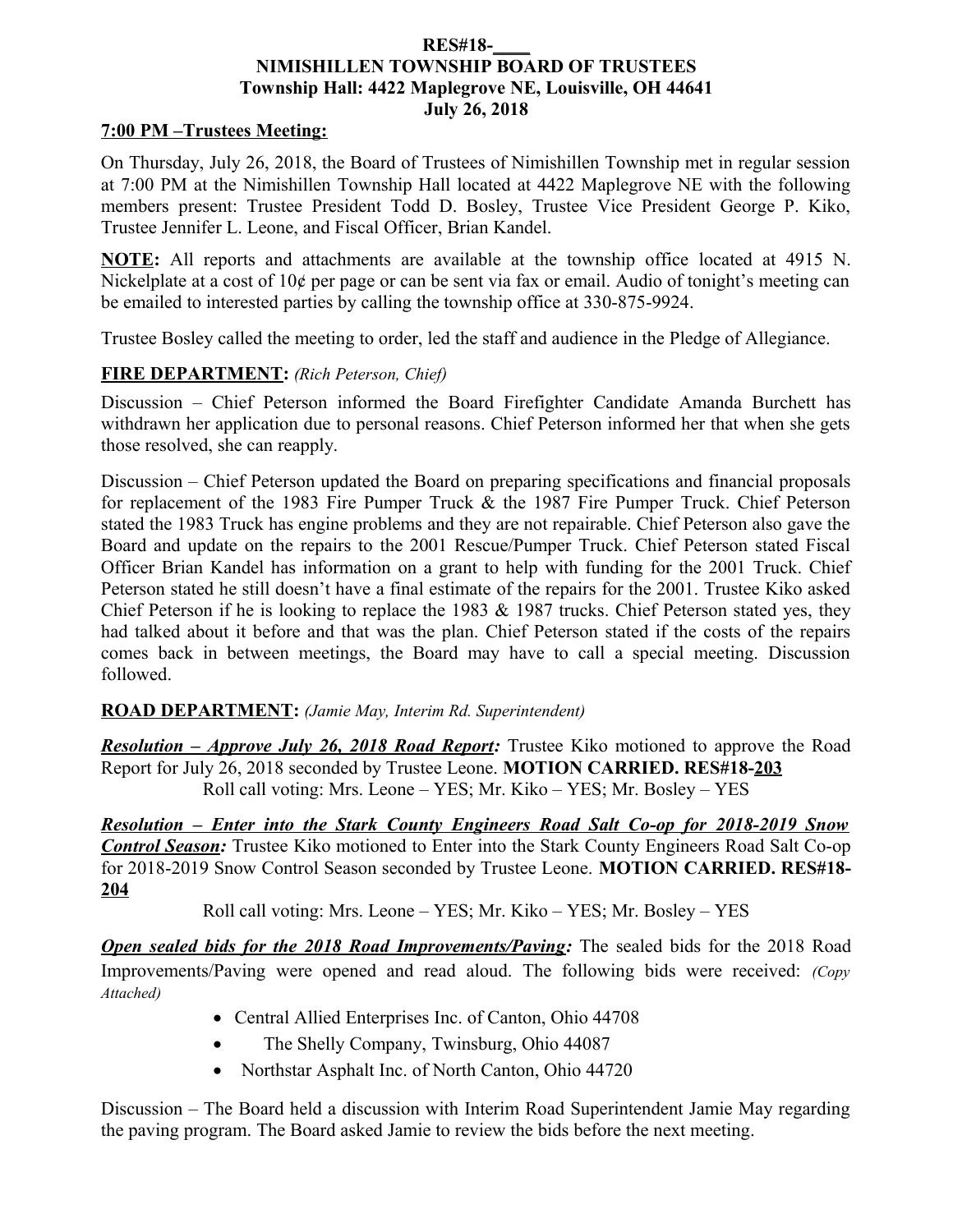## **ZONING DEPARTMENT:** *(Jeff Shipman, Zoning Inspector)*

*Resolution – Approve July 26, 2018 Zoning Report:* Trustee Kiko motioned to approve the Zoning Report for July 26, 2018 seconded by Trustee Leone. **MOTION CARRIED. RES#18-205** Roll call voting: Mrs. Leone – YES; Mr. Kiko – YES; Mr. Bosley – YES

## **FISCAL OFFICER:** *(Brian Kandel)*

Discussion – Fiscal Officer Brian Kandel informed the Board about the 4 resolutions. The first 2 resolutions are for the renewal for the Road Levy and the last 2 are for the renewal for the Fire Levy.

*Resolution – Road Levy:* Trustee Kiko motioned to declare it necessary to submit the question of levying an additional tax in excess of the ten-mill limitation for the purposes set forth in and pursuant to Sec. 5705.19(G) of the Revised Code seconded by Trustee Leone. **MOTION CARRIED. RES#18-206**

Roll call voting: Mrs. Leone – YES; Mr. Kiko – YES; Mr. Bosley – YES

*Resolution – Road Levy:* Trustee Kiko motioned determining to proceed with the submission of the question of levying a renewal in excess of the ten-mill limitation for the purposes set forth in and pursuant to Section 5705.19(G) of the Revised Code seconded by Trustee Leone. **MOTION CARRIED. RES#18-207**

Roll call voting: Mrs. Leone – YES; Mr. Kiko – YES; Mr. Bosley – YES

**Resolution – Fire Levy:** Trustee Kiko motioned to declare it necessary to submit the question of levying an additional tax in excess of the ten-mill limitation for the purpose set forth in and pursuant to Sec. 5705.19(I) of the Revised Code seconded by Trustee Leone. **MOTION CARRIED. RES#18-208**

Roll call voting: Mrs. Leone – YES; Mr. Kiko – YES; Mr. Bosley – YES

*Resolution – Fire Levy:* Trustee Kiko motioned determining to proceed with the submission of the question of levying a renewal in excess the ten-mill limitation for the purposes set forth in and pursuant to Section 5705.19(I) of the Revised Code seconded by Trustee Leone. **MOTION CARRIED. RES#18-209**

Roll call voting: Mrs. Leone – YES; Mr. Kiko – YES; Mr. Bosley – YES

Discussion – Fiscal Officer Brian Kandel informed the Board that the Ohio EPA has a Diesel Mitigation Trust Fund grant. Fiscal Officer Kandel stated this grant is funded by the Volkswagen settlement and is for model years 1992-2009, for the replacement or repower (buy new engine) to improve emissions. Fiscal Officer Kandel stated the due date is August 3, which is before the next meeting, and will be announced/awarded in October.

*Resolution – Authorize the application for the Ohio EPA Diesel Migration Trust Fund Grant:* Trustee Kiko motioned to Authorize the application for the Ohio EPA Diesel Migration Trust Fund Grant seconded by Trustee Leone. **MOTION CARRIED. RES#18-210**

Roll call voting: Mrs. Leone – YES; Mr. Kiko – YES; Mr. Bosley – YES

## **CONCERNS OF CITIZENS:**

*Jim Duplain of 4320 Swallen* stepped to the podium regarding: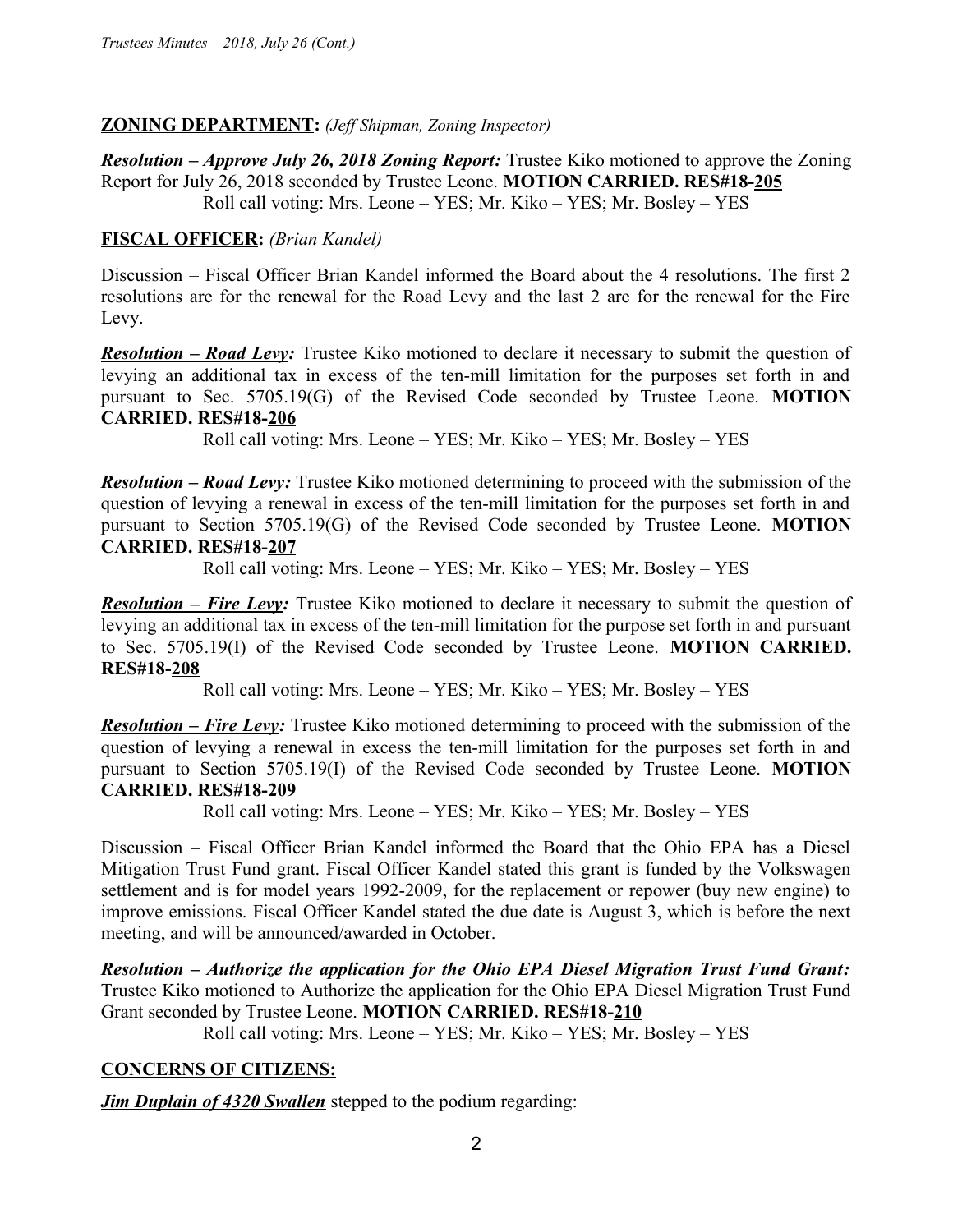#### *Trustees Minutes – 2018, July 26 (Cont.)*

- 4344 Swallen Tree limb complaint
- Swallen on paving list

Discussion – Mr. Duplain asked Zoning Inspector Jeff Shipman if he has any information regarding his concern about the tree limb at 4344 Swallen. Mr. Shipman stated he contacted 1 company and they said they are really busy and it would be a couple weeks yet. Discussion followed.

Discussion – Mr. Duplain asked Interim Road Superintendent Jamie May about Swallen on the paving list. Mr. May stated it is but he will have to go through the list and the bids that were received.

# *Dawne Friedman of 5362 Francesca* stepped to the podium regarding:

• Fairhope Ditch

Discussion – Ms. Friedman asked the Board about the cleaning of the Fairhope Ditch. Trustee Leone stated it was mowed but the work wasn't up to Gary Connor's expectations and he will be taking another look at it to get more work done then they will try to move forward with rocking it. Ms. Friedman asked what Mr. Connor is planning to do. Trustee Leone stated the plan is to clear out more brush. There wasn't as much cleared out as Gary thought. Discussion followed.

*Donna Fuller of 5857 Rosedale* stepped to the podium regarding:

- Burning in her neighborhood
- Rules for installing pipe
- New Tax on August 7

Discussion – Ms. Fuller asked Fire Chief Peterson to explain the regulations for burning. Ms. Fuller stated she is concerned that her neighbors are burning trash. Chief Peterson stated the whole regulations are online at the Ohio Department of Air-Pollution Control, which is regulated by the Ohio EPA. Chief Peterson stated the regulations for cookouts is 4x4x4, they use clean, dry wood, and they have a bucket or a hose near by in case it gets out of hand. Chief Peterson stated they ask that residents call in to let them know and ask they call back when they are done. If a complaint is received, they will call them and ask to tone down the fire if they don't they go out and take pictures for the record. If its not put out, they will put it out. Discussion followed.

Discussion – Ms. Fuller asked Zoning Inspector Jeff Shipman the rules for installing pipe. Mr. Shipman stated residents are suppose to get a culvert permit. Discussion followed.

Discussion – Trustee Bosley stated he received a phone call from Jim Morris who is absent from tonight's meeting and ask that they enter his email into the record. Trustee Bosley stated Mr. Morris' email is concerning the progress of the Fairhope Ditch and pictures are included.

# **TRUSTEES:** *(George Kiko, Jennifer Leone, Todd Bosley)*

*Resolution – Accept resignation of Bill Jeffries, member of the Zoning Board of Appeals effective 7/21/2018:* Trustee Kiko motioned to Accept resignation of Bill Jeffries, member of the Zoning Board of Appeals effective 7/21/2018 seconded by Trustee Leone. **MOTION CARRIED. RES#18-211**

Roll call voting: Mrs. Leone – YES; Mr. Kiko – YES; Mr. Bosley – YES

Discussion – The Board held a discussion regarding advertising for Mr. Jeffries seat and the open Alternate seat on the BZA. The Board decided to advertise in the Herald and the Township website with applications due back by Friday, August 17, 2018.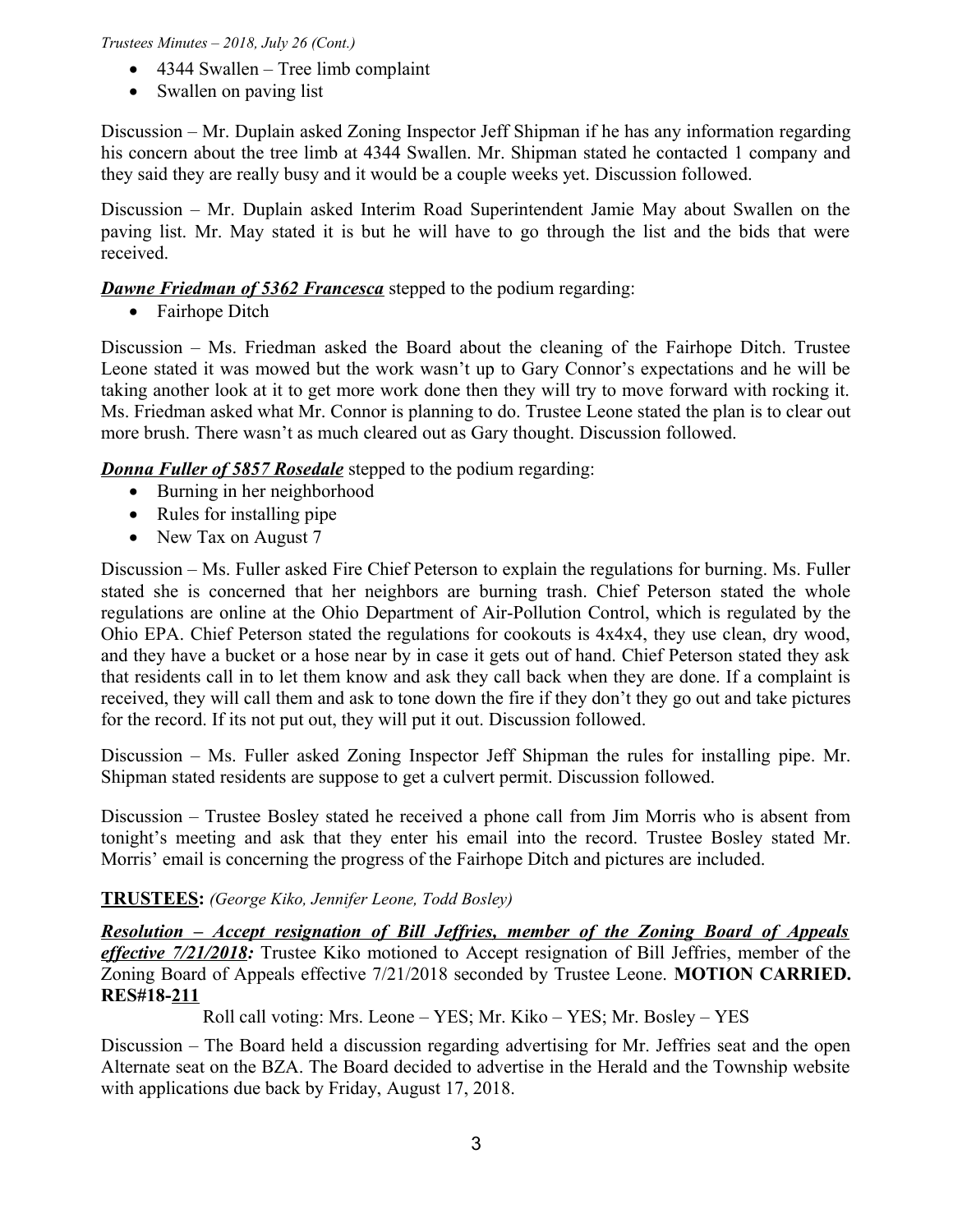#### *Trustees Minutes – 2018, July 26 (Cont.)*

*Resolution – Advertise BZA unexpired term and Alternate Seat with applications due August 17:* Trustee Kiko motioned to Advertise BZA unexpired term and Alternate Seat with applications due August 17 seconded by Trustee Leone. **MOTION CARRIED. RES#18-212**

Roll call voting: Mrs. Leone – YES; Mr. Kiko – YES; Mr. Bosley – YES

Discussion – Trustee Bosley informed the Board he asked the Township Secretary to prepare letter for the Board to sign and send to the County Engineers regarding a flooding issue at 5057 Broadway Ave. and a sink hole at 5820 Broadway Ave. The Board agreed and Trustee Bosley asked that a copy of the letter be sent to each resident as well.

Discussion – Trustee Kiko stated the mausoleum at Union Cemetery has been cleaned. Discussion was held regarding whether it's a public mausoleum. Trustee Kiko state Trustee Leone is working on getting some estimates from some local guys about doing some repairs on the outside and maybe contacting Union Cemetery about working together on this. Discussion followed.

Discussion – Trustee Leone asked the Board if they should consider doing a section of the Broadview Storm Sewer now and still apply for the grant money for phase 2 and 3. Trustee Bosley asked Interim Road Superintendent Jamie May if they should do this project this year or hold off till spring. Mr. May stated he thinks it could hold off until spring and they should try and get the grant money. Fiscal Officer Brian Kandel stated they talked about applying for the grant because it would be more effective cause they will have to close the road and if its done in multiple times the road will have to be closed each time. After discussion, Trustee Bosley asked Mr. May to review it and see if it should be done now or wait until spring.

*Lori Focht of 5371 Francesca* stepped to the podium regarding:

- South Side of Francesca Project
- Francesca Paving

Discussion – Ms. Focht expressed to Trustee Leone and Trustee Kiko her disappointment that they did not approve the South Side of Francesca project. Much discussion followed.

 *Resolution – Approve Minutes for July 12, 2018, 2018 Meeting:* Trustee Kiko motioned to approve the written minutes for July 12, 2018 Meeting seconded by Trustee Leone. **MOTION CARRIED. RES#18-213**

Roll call voting: Mrs. Leone – YES; Mr. Kiko – YES; Mr. Bosley – YES

*Resolution – Approve Purchase Orders, Financial Report and Pay Bills:* Trustee Kiko motioned to approve all purchase orders, financial report and pay bills in the amount of \$128,662.54 seconded by Trustee Leone. **MOTION CARRIED. RES#18-214**

Roll call voting: Mrs. Leone – YES; Mr. Kiko – YES; Mr. Bosley – YES

*Resolution – Sign Checks and Adjourn:* Trustee Kiko motioned to sign checks and adjourn at 7:49 p.m. seconded by Trustee Leone**. MOTION CARRIED. RES#18-215** Roll call voting: Mrs. Leone – YES; Mr. Kiko – YES; Mr. Bosley – YES

ATTEST: Brian Kandel, Fiscal Officer Todd D. Bosley, President

**\_\_\_\_\_\_\_\_\_\_\_\_\_\_\_\_\_\_\_\_\_\_\_\_\_\_\_\_\_\_\_\_\_\_\_** George P. Kiko, Vice President

**\_\_\_\_\_\_\_\_\_\_\_\_\_\_\_\_\_\_\_\_\_\_\_\_\_\_\_\_\_\_\_**\_**\_\_\_\_\_\_\_\_\_\_\_\_\_\_\_\_\_\_\_\_\_\_\_\_\_\_\_\_\_\_\_\_\_\_\_**